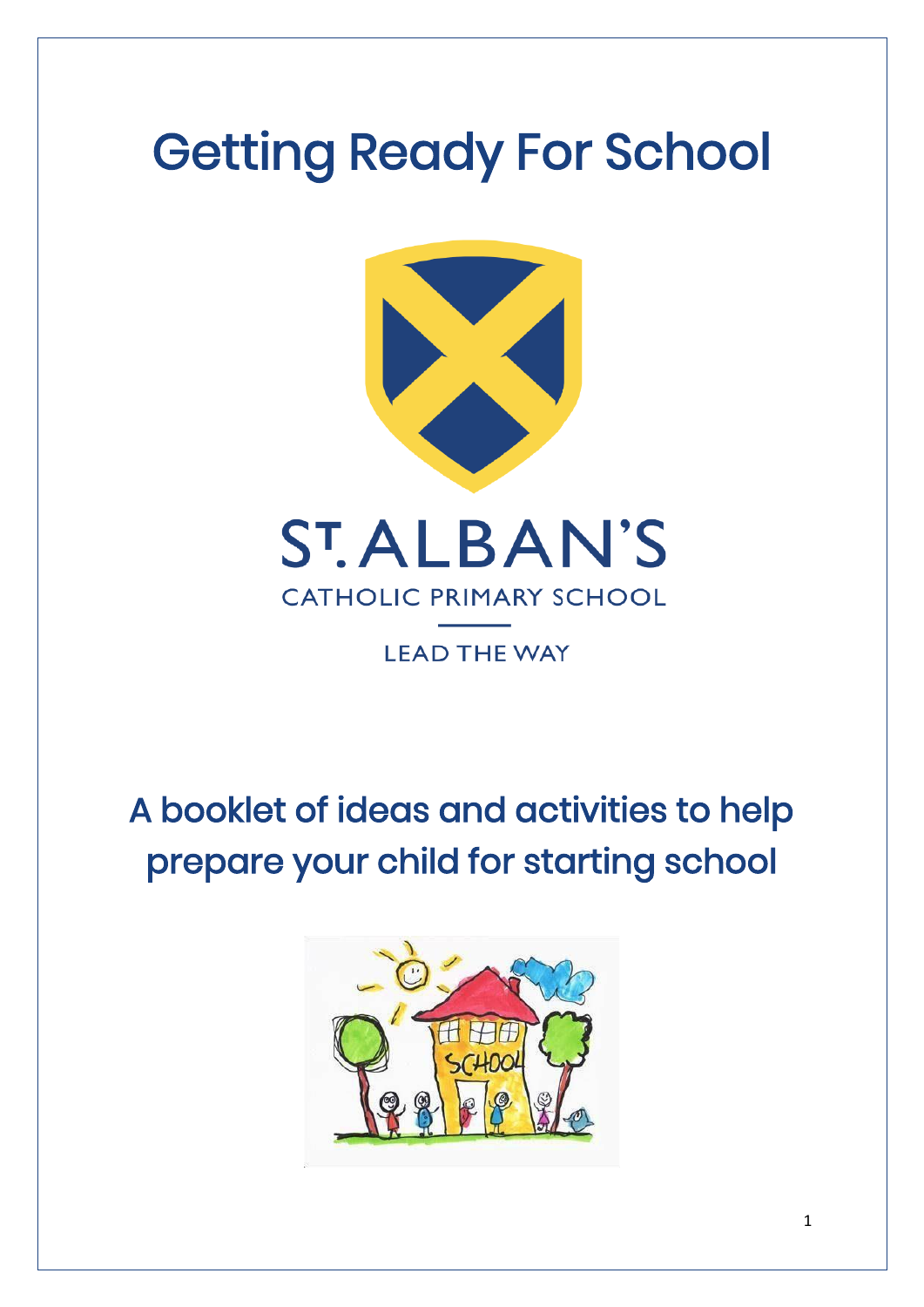# Getting Ready for School (GRFS)

This booklet contains lots of ideas and suggestions for activities that will help prepare your child for starting school. Please practice these over the summer.

Thank you.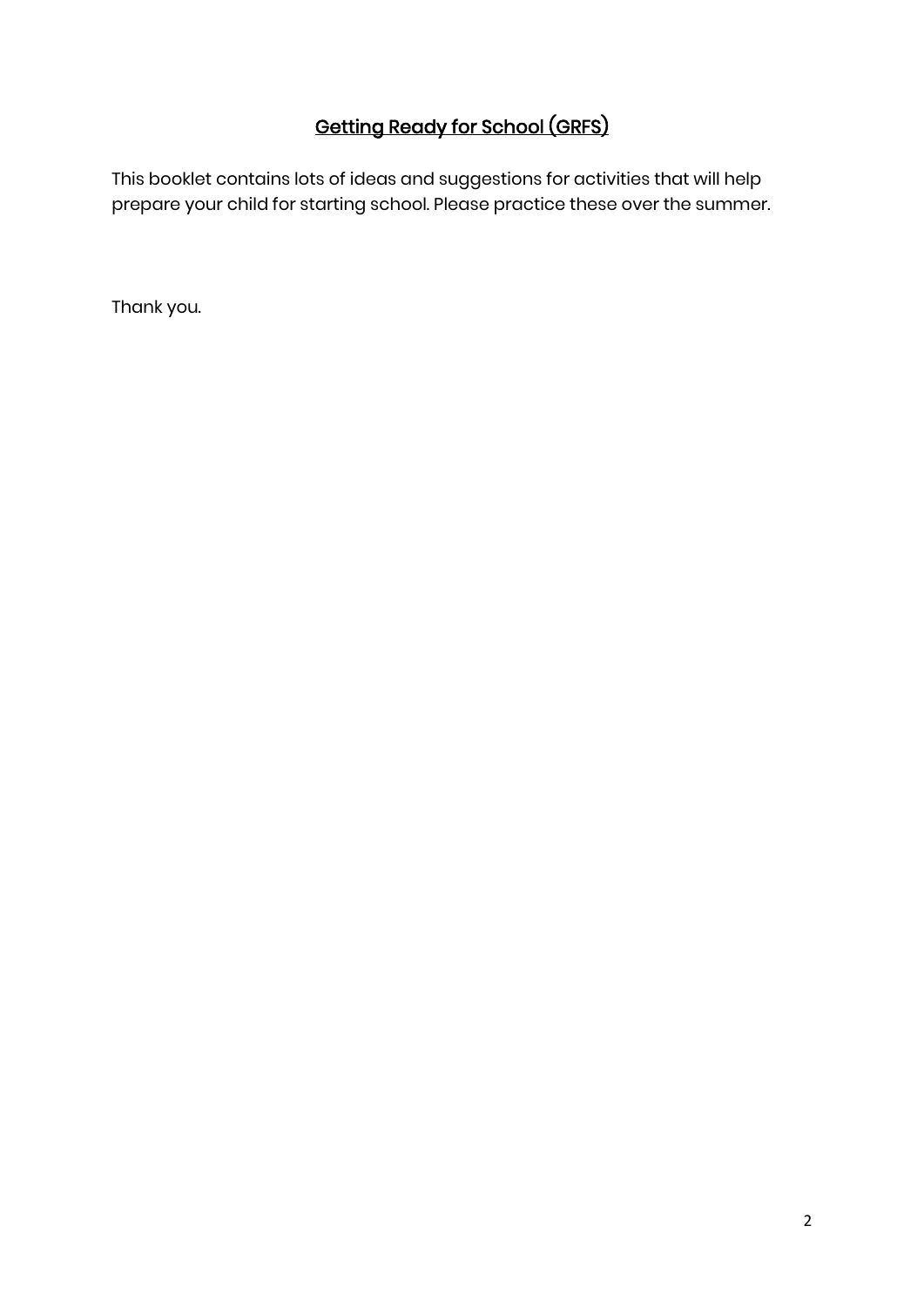# Getting Ready for School How parents can help

If children are to get the most out of life at home and at school they need confidence, a willingness to co-operate and communication skills.

Parents are in the best position to help them develop these.

# CONFIDENCE is:

- being able to do things for yourself
- knowing that you are loved and valued for who you are

#### CONFIDENCE grows:

- with praise and encouragement
- through trying new things and being successful

#### CO-OPERATION is being able:

- to listen to another person
- to take turns
- to work and play with others
- to share toys
- to share the adult's attention with other children

#### COMMUNICATION is being able:

- to hold a conversation
- to express your needs
- to ask questions
- to reply to questions
- to describe and explain
- to talk about the past and future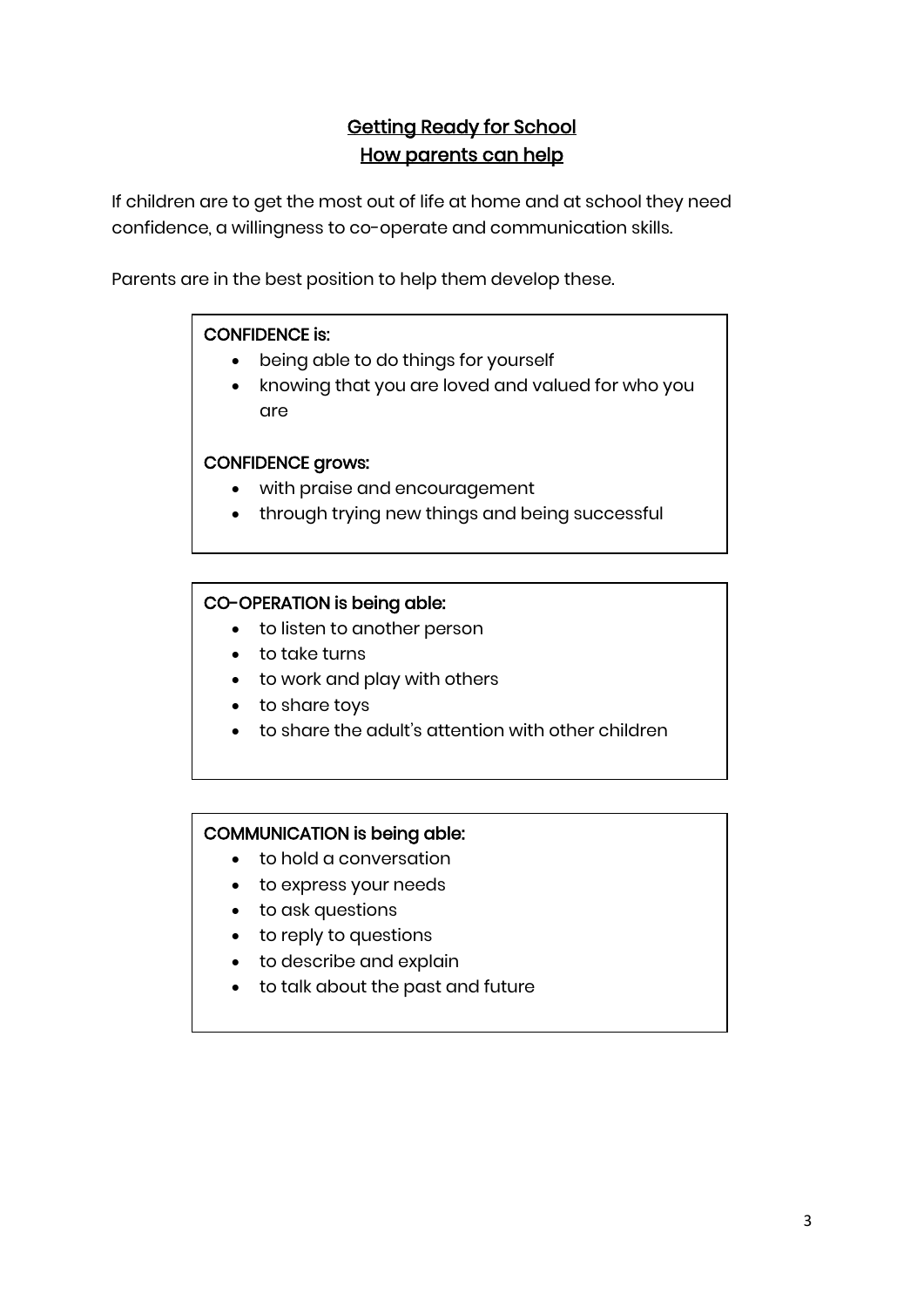# Lots & Lots of Talk!!



When talking with children give them your full attention.

Give them time to have their say.

Listen carefully to what they have to say.

Try to ask questions that need more than a yes or no answer, for example when talking about colours you could ask:

What colour are you going to colour the car?

Is this shirt lighter or darker than mine?

Encourage your child to match colours:

Let's put all the blue Lego in the box

Can you find another one just the same colour?

When doing certain activities with your child use phrases like:

How many forks do we need? Are there enough plates?



Laying the table Lets count the spoons

<u>IIIIII</u>

Mealtimes Would you like a whole apple? Shall I cut your cake in half? A little less potato please

In the bus queue That man is <u>first</u> in the queue We are the <u>last</u> in the queue Can you see two red buses?

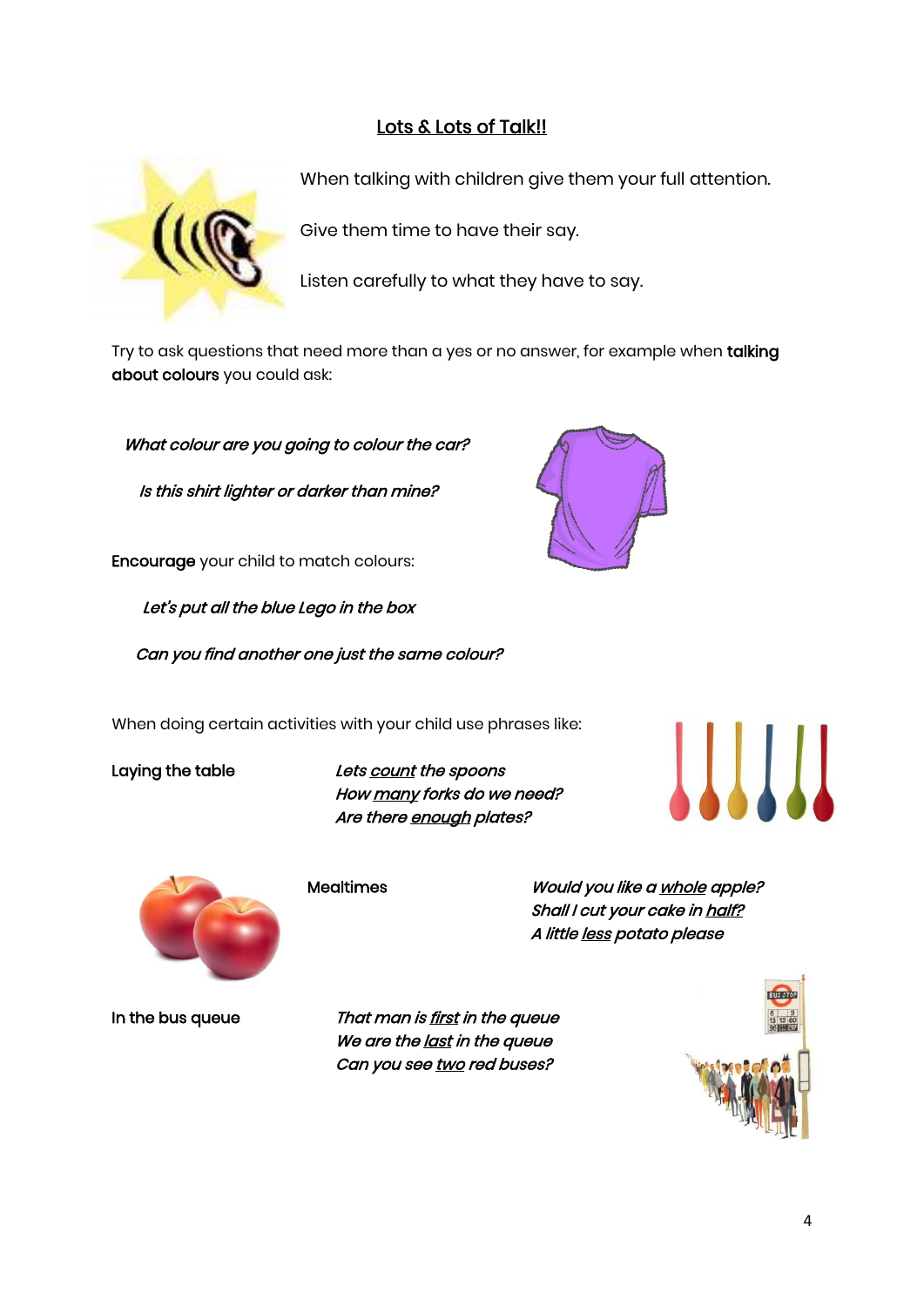# Hand Control

Many of the play activities that children enjoy before school continue to be important when they move into school. Cutting and sticking, for example, are used in project work; pouring sand and water leads on to measuring and science. All these activities need good hand control.

Before they begin to 'write', children need to understand what writing is for. You can help by letting them see you write shopping lists, notes to the milkman, letters to Granny, posters for the jumble sale.

At first they call their scribble 'writing' and it is important that you let them read to you what they want their 'writing' to say.

When they begin to make shapes that look a bit like letters they are ready to be shown how to make letters correctly.

Different schools use different styles of writing. There is a sheet in the pack showing you the way your child will be taught to write letters at school.

#### Any pencil activities help your child develop:

- o control of a pencil
- o easy movements with a pencil
- o left to right movements
- $\circ$  correct letter formation for the word he/she will want to write most often – his/her own name (please model name writing with a capital letter at the start and then lower case e.g. Mary, Tom)

# Colouring

Some children like to draw, colour or paint on large sheets of paper. It is fun for them to experiment with colouring in lots of different ways with:

Chalk Wax crayons Thick felt pens





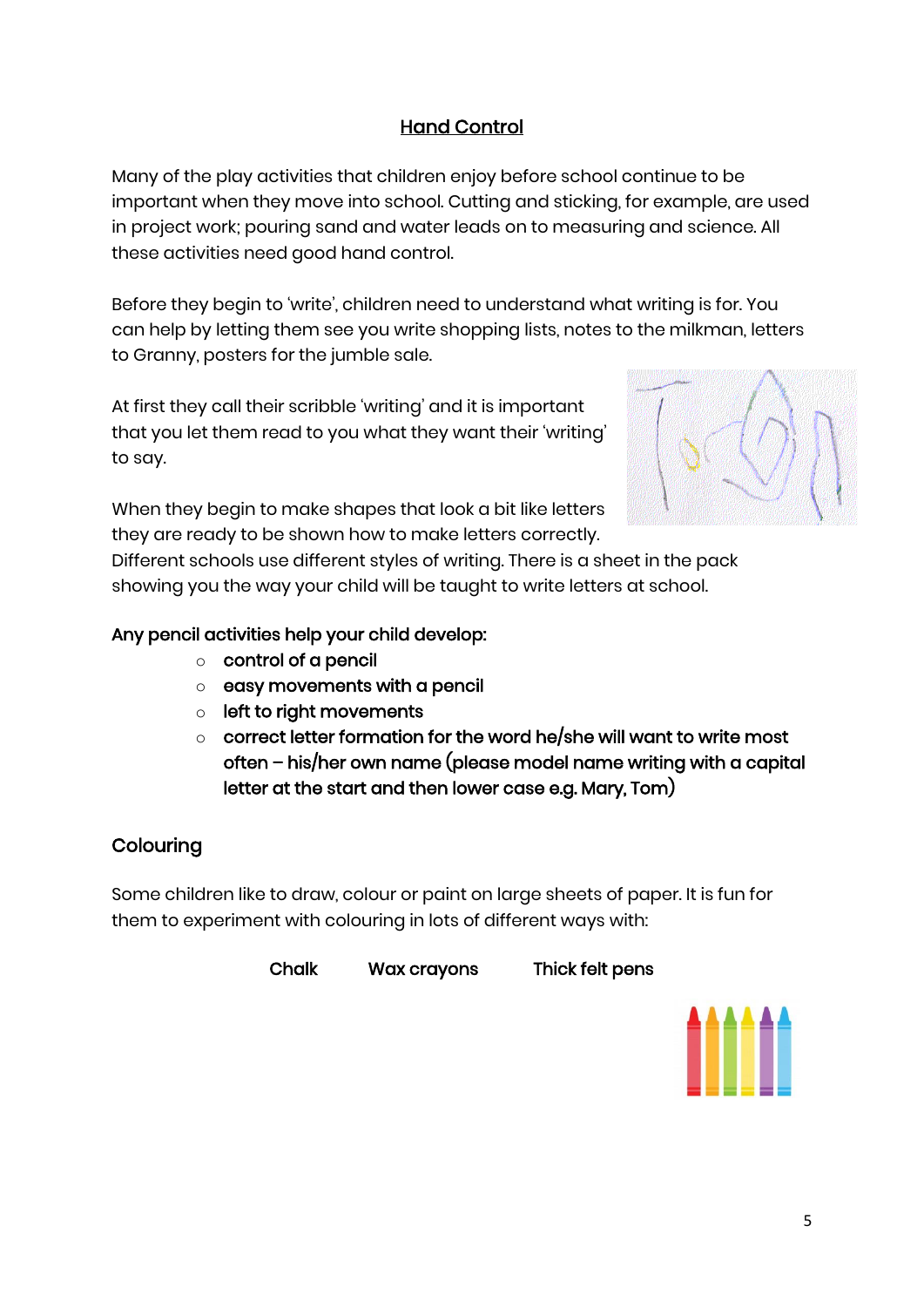# Pencil grip

Check that your child is holding the pencil between thumb and first finger as shown in the picture.

Activities like following a dotted line help your child to control a pencil. Make sure she has to follow a line from left to right as she will need to do this in both writing and reading.

# Cutting and Sticking

Some children find cutting difficult. Show them how to use scissors and don't expect too much at first.

Cutting up old Christmas or birthday cards into pieces is easier than cutting paper. It is fun for her to glue her cutouts onto a large piece of paper.

Show you are pleased with her efforts. She will improve with practice.

If your child is left-handed you can buy special scissors from online retailers.

#### Scissors are safe if they are used correctly and put away afterwards.

# Playing Games

Playing games can be a lot of fun but can be quite difficult for young children. They have to learn how to take turns and wait while someone else had a go. It is best to start playing games with just two people, the child and an adult. Later, when he understands about taking turns and can wait without getting too impatient, another player can be included. Three people are the most that children of this age really enjoy in a game.

Winning is very important to young children and losing can seem a disaster. You can help by talking about losing before it happens. You can also help him to cope with losing by understanding how difficult it is for him. It is important to praise his efforts to control his tears or anger and to ignore any big fuss he may make. It is not helpful to always let him win.





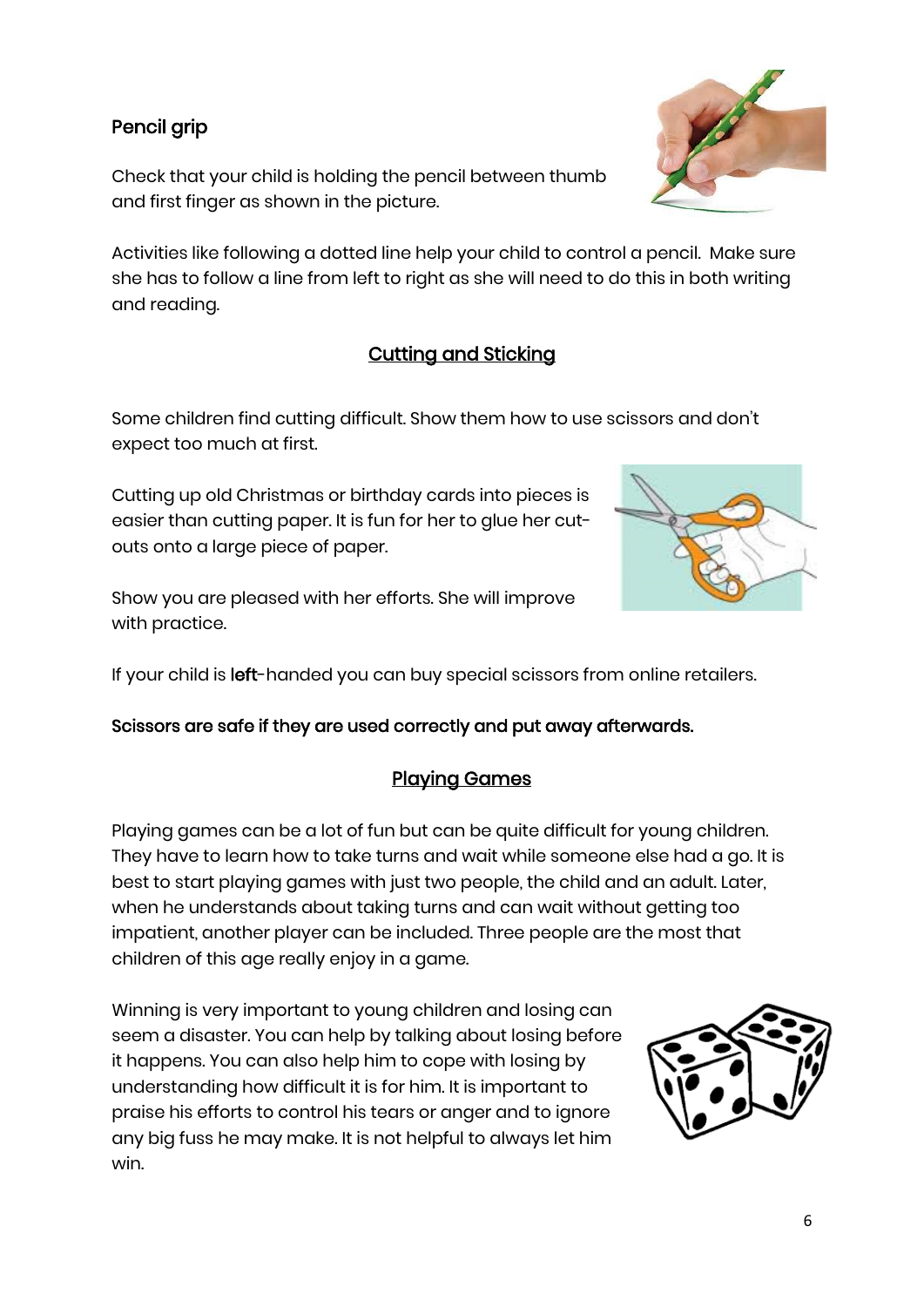It helps to:

- Explain the rules carefully before you start to play.
- Plan to end the game before he gets tired or bored.
- Give him some warning about when you will finish, for example when everyone had had one more turn.
- Encourage him to finish the agreed number of turns and to help put the pieces away afterwards.

# Reading Books

- Books and reading should always be fun.
- Above all, enjoy the story choose a time when your child wants to sit down quietly with you.
- Sit comfortably with her.
- Let her look at the book with you.
- Look at the pictures and talk about them together before you read the story.

For example:

What can you see? What colour is the cat? What do you think will happen if the cat falls in the water?



- Then read the story, showing her the pictures and stopping to talk if she wishes.
- From time to time put your fingers under the words as you read them.
- Get her to turn the pages for you.
- Try to find time to read to her every day.

There is a lot for children to learn to before they can read for themselves.

On the next page is a pre-reading Jigsaw. This shows the pre-reading skills that children develop. When they are developed they will be ready to begin learning to read.